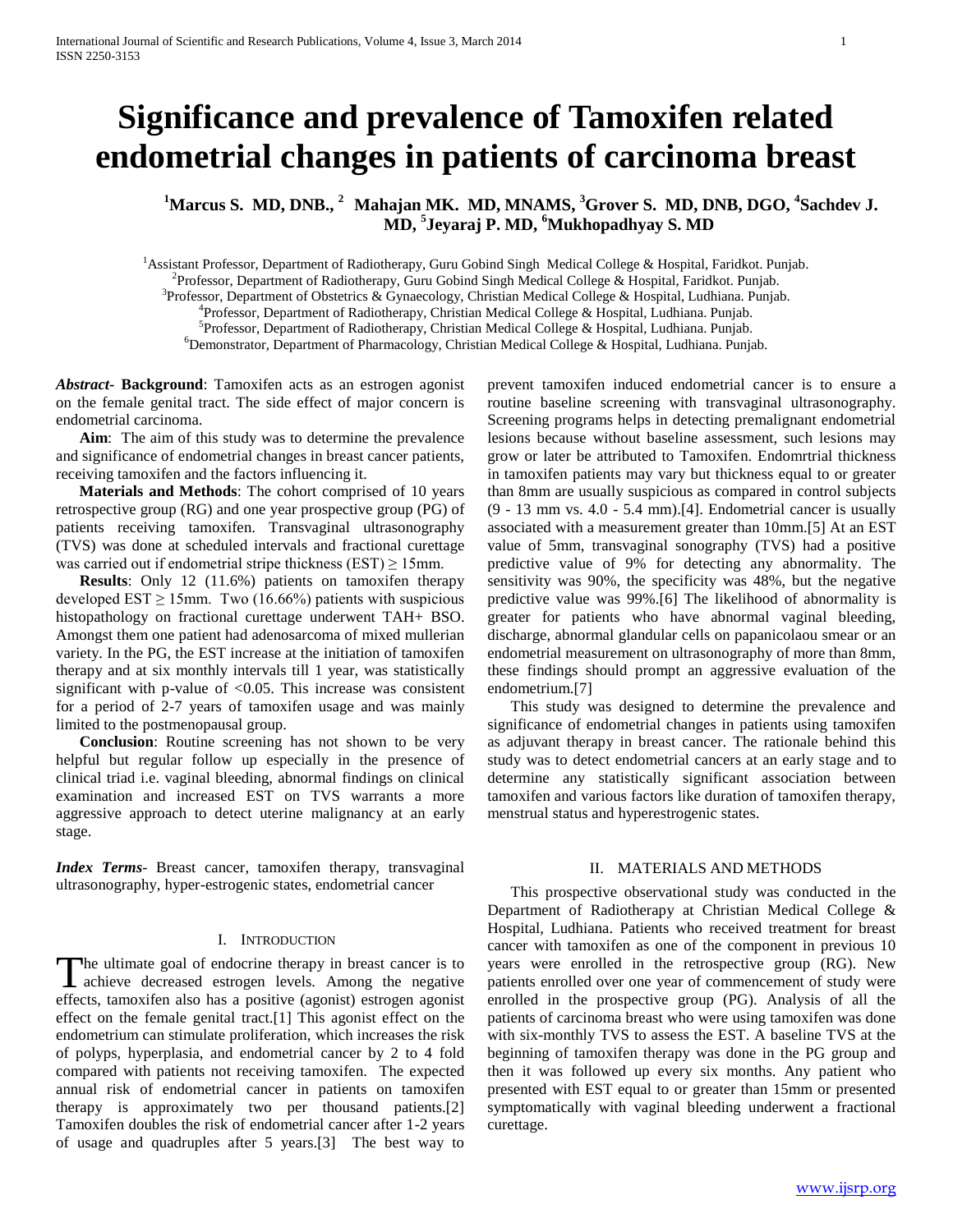The patients qualifying for the inclusion criteria were premenopausal and postmenopausal women irrespective of age and patients who have been treated for breast cancer, either early or advanced stages, with tamoxifen. Patients receiving concurrent treatment with other hormonal agents or who presented with prior histopathologically proven endometrial carcinoma or atypical hyperplasia were excluded from the study. In the retrospective study group, inclusion criteria and exclusion criteria were same.

 The data were analyzed using SPSS (Statistical Package for Social Sciences) version 16.0 and Epi Info Version 6. Analysis was also done using cross-tables and Chi-square tests for various categories of different variables.

# III. RESULTS

 One hundred and three patients came for follow up during the study period. Amongst them, 73 patients consented to undertake the above mentioned protocol and they were included in the RG. In the one year PG, all 30 patients who consented for the study protocol, were enrolled. (table1).

#### **TABLE 1: Table showing the comparative data of the two study groups.**

\*Body mass index (BMI) was used for ascertaining nutritional status.

|                               | Retrospective<br>group(RG) | Prospective<br>group(PG) |
|-------------------------------|----------------------------|--------------------------|
|                               | (n)                        | (n)                      |
| Number of patients            | 73                         | 30                       |
| AGE<br>in<br>years            | $48.61 \pm 10.62$          | $47.70 \pm 7.54$         |
| $(\text{mean} \pm \text{SD})$ |                            |                          |
| Nulliparous                   | 5                          | 0                        |
| Primiparous                   | 5                          | 5                        |
| Multiparous                   | 62                         | 25                       |
| No information                |                            | $\Omega$                 |
| Premenopausal                 | 25                         | 7                        |
| Postmenopausal                | 34                         | 14                       |
| Iatrogenic menopausal         | 5                          | 5                        |
| Perimenopausal                | 9                          | $\overline{4}$           |
| Underweight $(\langle 18.5)$  | 5                          | $\theta$                 |
| Healthy weight(18.5-          | 25                         | 13                       |
| 24.9)                         |                            |                          |
| Overweight(25-29.9)           | 20                         | 11                       |
| Obese $(>30)$                 | 23                         | 6                        |

 TVS ultrasound was done for all patients on initiation of tamoxifen and at six-monthly intervals in PG. EST more than 5 mm on TVS was considered as endometrial thickening. Increased EST was noted in 87.37% patients. The other findings on TVS, number of patients showing space occupying lesion (SOL) and the histopathological examinations (HPE) findings are shown in ( table 2).

# **Table 2: Representation of transvaginal sonographic findings and histopathological findings**

| <b>TVS</b> findings      | $RG+PG(n=103)$ | $\frac{6}{9}$  |
|--------------------------|----------------|----------------|
| ↑EST                     | 90             | 87.37          |
| Cystic changes           | 26             | 25.24          |
| <b>SOLs</b>              | 8              | 7.76           |
| Normal $EST(\leq 5mm)$   | 13             | 12.62          |
| Total                    | 103            | 100            |
|                          | RG             | PG             |
| endometrial<br>Increased | 9              | 3              |
| stripe                   |                |                |
| fractional<br>Underwent  | 6              | $\mathfrak{D}$ |
| curettage                |                |                |
| TAH+BSO                  | 2              | $\theta$       |
| <b>Histopathological</b> |                |                |
| findings                 |                |                |
| Benign                   | 4              | 2              |
| Malignant                |                | 0              |

 $SOL=$  space occupying lesion, TAH+BSO = trans abdominal hysterectomy and bilateral salpingo-opherectomy

 \* TVS findings in both Prospective group and Retrospective group and subsequent intervention in patients with endometrial stripe >15mm, followed by patients undergoing fractional currettage and finally trans abdominal hysterectomy and bilateral salpingo-opherectomy in patients with suspicious findings and histopathological findings.

 One patient showed hyperplastic polypoidal changes on fractional curettage and another patient had findings suspicious of malignancy. Both underwent transabdominal hysterectomy and bilateral salpingo-opherectomy (TAH & BSO). HPE confirmed simple hyperplasia with polypoidal growth (figure 1) in the first case and adenosarcoma of mixed mullerian type (figure 2) in the second case.

**Fig 1: Figure showing H & E stained section of endometrium on low power view (10X). Stromal hyperplasia with** 

**glandular changes is visible**

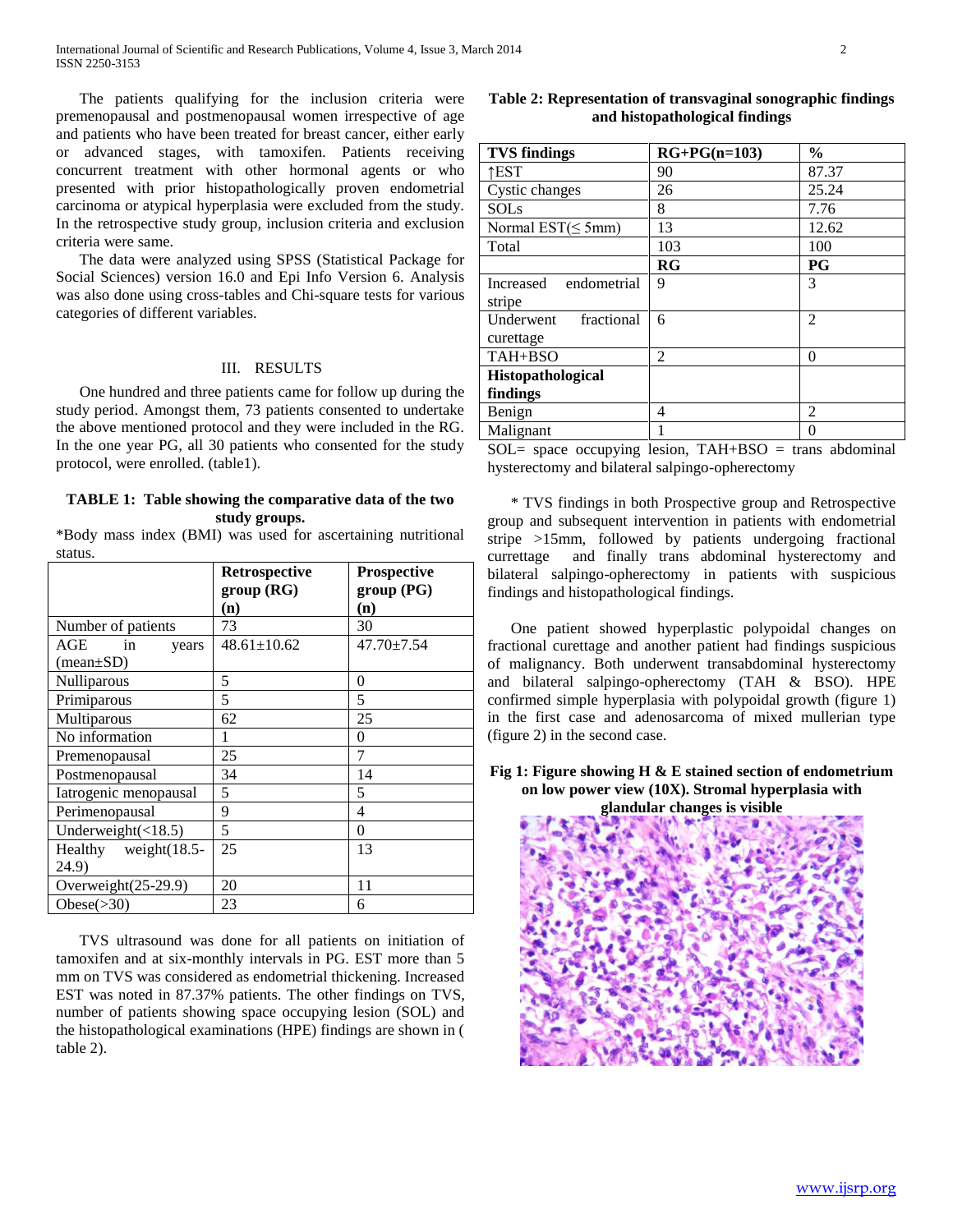**Fig 2: Figure showing H & E stained section from endometrium on high power view (40X). Spindle shaped tumour cells displaying moderate nuclear pleomorphism**



 Both these patients had presented symptomatically with vaginal bleeding. After hysterectomy, the first patient was switched over to letrozole, an aromatase inhibitor (AI) and the second patient with malignancy, received adriamycin based chemotherapy followed by radical radiotherapy and intravaginal brachytherapy.

 Patients in the PG had tamoxifen exposure for < 1year, and amongst them none developed an EST of  $\geq$  15mm. In the RG, it was evident that patients using tamoxifen for 2-7 years showed a consistent pattern of increase in the EST, but due to less number of patients, it was difficult to ascertain the changes beyond seven years of usage. Eleven patients demonstrated increased EST of ≥ 15mm in RG. It was found that 54.5% (n=6) patients developed changes in EST between 3-6 years of tamoxifen, while 18.2% (n=2) patient developed changes between 2-3 years. Strikingly 27.3% (n=3) patients showed endometrial changes within one year. (Fig 3) Malignancy developed in one patient between 4-5 years of tamoxifen therapy. Figure 3 shows a graphical representation between the duration of tamoxifen therapy (years) on x-axis and the mean of EST (mm) on y-axis. The mean EST (mm) was calculated among the total number of patients who presented during the respective years for follow up and underwent TVS.



**Fig 3** EST & tamoxifen exposure

The figure is showing the number of patients with EST 15mm or above after exposure to tamoxifen. Highest incidence noted in 3- 6 years after exposure.

EST= Endometrial stripe thickness

 The pattern of EST changes noted was different in premenopausal and postmenopausal group of patients. There was a consistent rise in EST in postmenopausal group of patients. The EST change was not linear in premenopausal patients and was showing peak around the  $3<sup>rd</sup>$  and  $6<sup>th</sup>$  year of tamoxifen therapy  $(Fi\varrho 4)$ .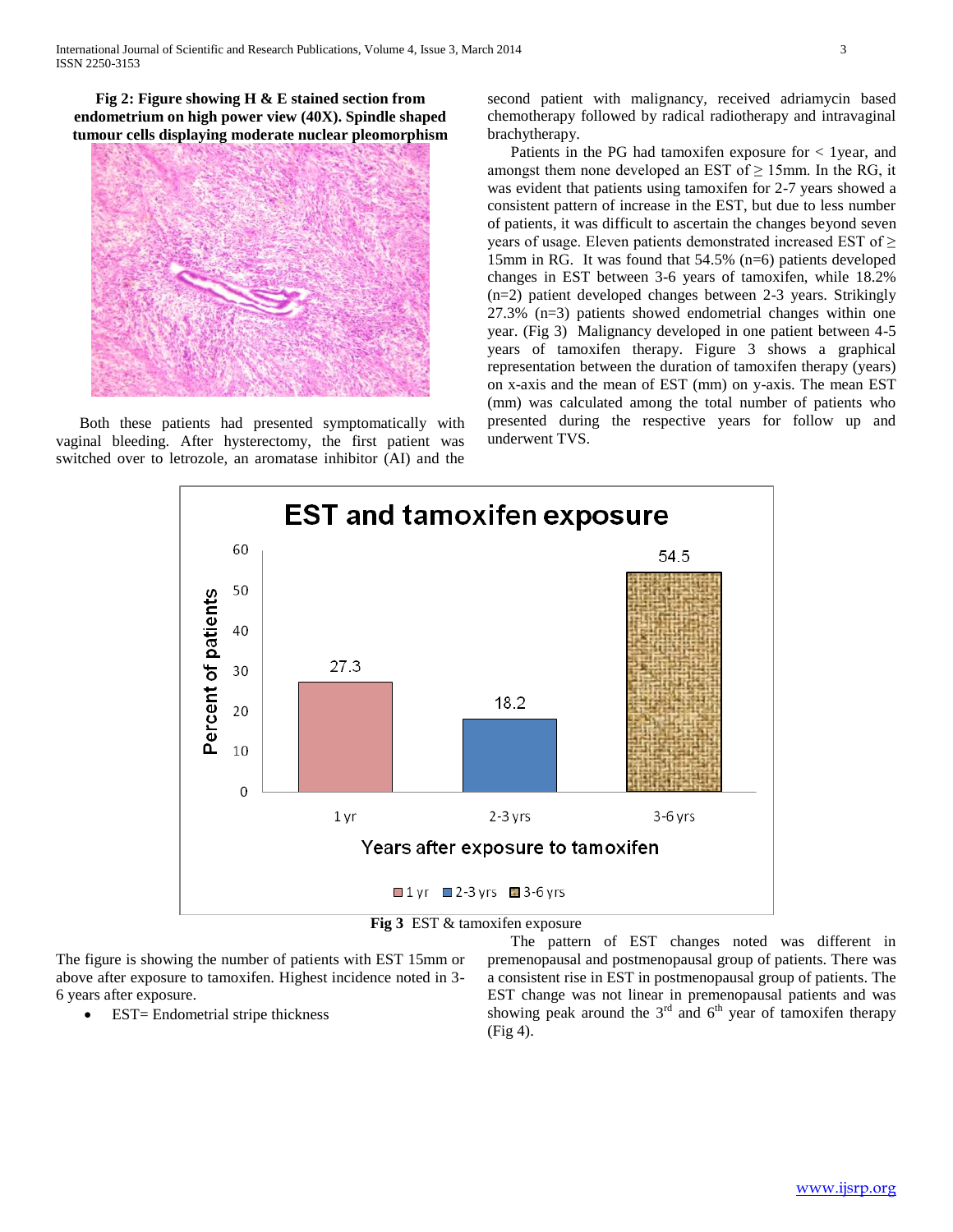

 Fig 4: Line diagram comparing mean EST changes in pre and postmenopausal patients of breast cancer on tamoxifen. The EST changes were not consistent in the premenopausal patients. Peak rise in EST was noted in the  $3<sup>rd</sup>$  and  $6<sup>th</sup>$  years of tamoxifen therapy in premenopausal group. In the postmenopausal group, there was a consistent rise in EST from one year till  $5<sup>th</sup>$  year of exposure to tamoxifen with peak around the  $5<sup>th</sup>$  year.

 The EST rise in the postmenopausal patients on tamoxifen therapy over time was statistically significant. The usual pattern is a decrease in EST after menopause. So, the rise in EST in postmenopausal patients could be attributed to tamoxifen exposure. In premenopausal women the increase in EST was not significant and it could be attributed to the phase of the menstrual cycle. Chi square for linear trend of the menopausal status and EST was analyzed. For premenopausal women the linear trend value was 1.575 with a p-value of 0.2095, and for postmenopausal women it was 2.270 with a p-value of 0.131. The odds ratio was 2, 4 and 3.3 at 5 yrs, 6 yrs and 7 yrs respectively. There was no significant correlation found between increased endometrial stripe thickness and hyperestrogenic states.

## IV. DISCUSSION

 It is estimated that tamoxifen patients have a threefold increase in endometrial proliferation and polyps, and a tenfold increase in endometrial hyperplasias compared with controls. Although the incidence of these endometrial changes is high, the chance of these conditions progressing to endometrial cancer is low; only atypical hyperplasia, an uncommon finding, was a significant (27%) risk of progression to cancer.[8]

 Endometrial hyperplasia is a histological diagnosis characterized by proliferation of endometrial glands resulting in a greater gland-to-stroma ratio than observed in normal endometrium. The WHO classification of endometrial

hyperplasia is based upon two factors: i) the glandular/stromal architectural pattern, which is either simple or complex. ii) The presence or absence of nuclear atypia. They are further divided into a) simple hyperplasia b) complex hyperplasia c) simple atypical hyperplasia d) complex atypical hyperplasia.[9] TVS is the first line imaging modality for screening of tamoxifen induced endometrial hyperplasia. Studies conclude that an endometrial thickness greater than 8mm on TVS had a 100% positive predictive value for endometrial disease.[10] The normal postmenopausal endometrium appears as a single echogenic line and should not exceed 5 mm as a bilayer thickness.[11] In our study, we considered the normal EST as  $\leq$  5mm, anything above this was taken as increased EST. Gynecological intervention was reserved for patients with EST  $\geq$  15mm or any symptomatic presentation. At an EST value of 5mm, TVS had a positive predictive value of 9% for detecting any abnormality. The sensitivity was 90%, the specificity was 48%, but the negative predictive value was 99%. Based on these values, over half of the women would require TVS, with a low yield (4%) of endometrial carcinomas.[12]

 Amongst all the patients in the PG comprising of 30 patients, none had tamoxifen exposure at the time of baseline TVS, while among the 73 patients in the RG the period of tamoxifen exposure ranged from 1 year to 10 years. ATAC trial discussed that tamoxifen treatment results in a doubling of the risk of endometrial cancer after 1-2 years and a quadrupling after 5 years of therapy respectively.[13] The findings could be represented in figure 3, showing that tamoxifen behaves as an agonist on the endometrial lining leading to consistent increase in EST as the years of tamoxifen exposure increased. It is evident from the graph that there is progressive increase in EST from two years to five years of tamoxifen exposure.

 The baseline TVS in the PG showed that none of the patients had any endometrial pathology or EST equal to or more than 15mm at initiation of tamoxifen, while in the subsequent TVS, at six monthly interval, three (10%) patients showed an increase in EST to equal to or more than 15mm, whereas in the RG one out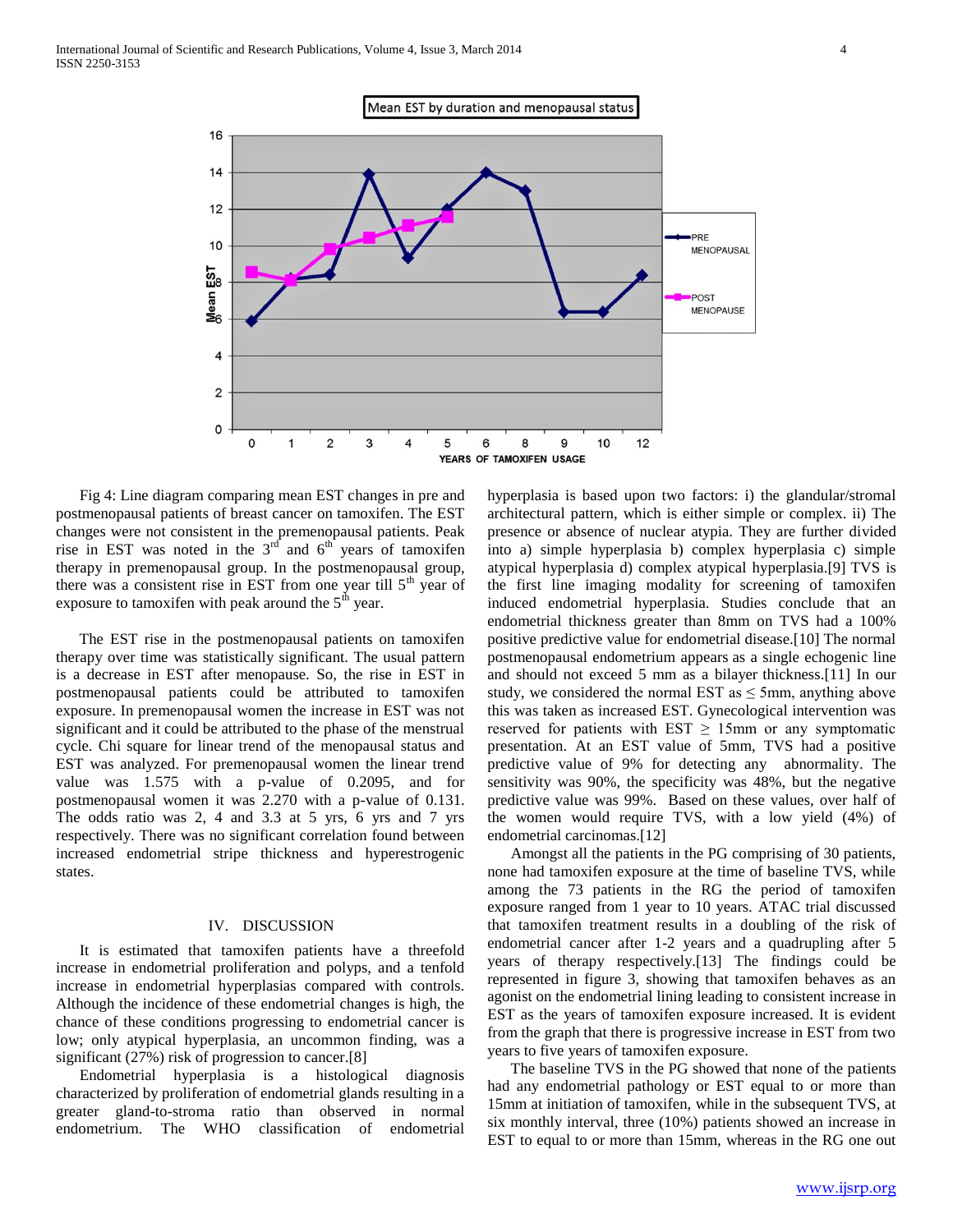of 9 patients developed increase in EST to 15mm after yearly estimation. Our findings were supported by the study which observed that tamoxifen induces uterine abnormalities from as early as 3 months of therapy.[3] In the HPE, six patients had simple hyperplasia, one patient showed polypoid features and the other had features suspicious of malignancy. The other findings are tabulated in table 2. Both these patients belonged to RG. Here we would like to mention that in this study there was no baseline TVS data available for the patients in RG. In the absence of baseline TVS any endometrial lesions may grow or later be attributed to tamoxifen. In this study, out of the total 103 patients who underwent TVS all were asymptomatic except two patients, who belonged to RG and were postmenopausal, validating the statistical significance of tamoxifen induced EST in postmenopausal women. Particularly, these were the same patients who on fractional curettage had polypoidal changes and features suggesting malignancy and underwent TAH+BSO. The findings of one patient consisted of polypoid features and the other patient had adenosarcoma of mixed mullerian variety. Both these patients had presented symptomatically with vaginal bleeding. Supporting our observation, in the NSABP-P1 study most endometrial cancers were diagnosed in symptomatic group.[14] It has also been confirmed in the study by Cheng and coworkers that 67% of postmenopausal women receiving tamoxifen who reported abnormal bleeding had a pathologic finding, including 6 women (19%) with premalignant or malignant lesions. It is therefore recommended that abnormal bleeding in such patients be promptly and aggressively evaluated.[15] The prevalence of endometrial cancer in the study was 1 per 500 women, which correlates with the NSABP B-14 study.

 We tried to establish a correlation between the occurrence of hyperestrogenic states and increased EST. For this we categorized our patients with increased EST and found the frequency of hyperestrogenic states i.e. increased BMI and hypertension among them. At the end we could not prove any association between them in view of p-value  $> 0.05$ . However in a meta-analysis, it was found that increase in BMI by  $5\text{kg/m}^2$ increases the EST  $(1.59, p<0.0001)$ . [16] It was also confirmed that obesity increases EST independently, however hypertension increase the EST in the presence of obesity.[17]

#### V. CONCLUSION

 From the above discussion, it is evident that any patient receiving or who has previously received tamoxifen and/or who reports abnormal vaginal bleeding should be promptly evaluated. They should be advised to undergo annual gynecological examinations and should inform in case of abnormal gynecological symptoms e.g. menstrual irregularities, abnormal vaginal bleeding, lower abdominal pain or pressure symptoms. A screening program may detect premalignant endometrial precursors. If no baseline assessment is made such lesions may grow or later be attributed to tamoxifen. The thickness of normal endometrium in women receiving tamoxifen however is yet to be defined. Care must be taken, however, not to over interpret the TVS findings of the EST in tamoxifen-treated patients. The likelihood of abnormal EST is greater for patients who have abnormal bleeding, discharge than in asymptomatic tamoxifenusers. There are no data to suggest that routine endometrial sampling in asymptomatic women taking tamoxifen to reduce the incidence of breast cancer would be beneficial. Since tamoxifenassociated endometrial cancers appear to have a similar stage, grade and histology as endometrial cancers occurring in the general population, their prognosis is generally good. Fractional curettage should be reserved for patients with any sign of abnormal vaginal bleeding, including spotting or brownish vaginal discharge. The risks of tamoxifen induced endometrial cancer must be weighed against the benefits of tamoxifen in reducing breast cancer recurrence and contralateral breast cancers..

### CONFLICT OF INTEREST

There was no conflict of interest in this study.

#### **REFERENCES**

- [1] Friedman ZY (1998) Recent advances in understanding the molecular mechanism of tamoxifen action. Cancer Invest 16:391-396
- [2] Fisher B, Constantino JP, Redmond CK, et al (1994) Endometrial cancer in tamoxifen-treated breast cancer patients: findings from the National Surgical Adjuvant Breast and Bowel Project (NSABP) B-14. J Natl Cancer Inst 86:527-37
- [3] Duffy S (2005) Gynecological adverse events including hysterectomy occur less frequently with anastrozole than with tamoxifen; data from the ATAC ("Arimidex," Tamoxifen, Alone or in Combination) trial. Proc Am Soc Clin Oncol 23:58s
- [4] Susan S, Ascher, Izumi Imaoka, et al (2000) Tamoxifen-induced Uterine Abnormalities: The Role of Imaging. Radiology 241: 29-38
- [5] Decensi A, Fontana V, Bruno S, et al (1996) Effect of tamoxifen on endometrial proliferation. J Clin Oncol 14: 434-40
- [6] Langer RD, Pierce JJ, O'Hanlan KA, et al (1997) Transvaginal ultrasonography compared with endometrial biopsy for the detection of endometrial disease: Postmenopausal Estrogen/Progestin Interventions Trial. N Engl J Med 337: 1792-1798
- [7] Elizabeth J, Burgmann S and Goodman A (1999) Surveillance for Endometrial Cancer in Women Receiving Tamoxifen. Volume131 Issue2 Pages127-135
- [8] Assikis VJ and Jordan VC (1995) Gynecologic effects of tamoxifen and the association with endometrial carcinoma. Int J Gynecol Obstet 49:241-57
- [9] Kurman RJ, Norris HJ (1994) Endometrial hyperplasia and related cellular changes. In: Blaustein's Pathology of the Female Genital Tract, 4th ed. Springer Verlag, New York, p441
- [10] Kedar RP, Bourne TH, Powles TJ, et al (1994) Effects of tamoxifen on the uterus and ovaries of postmenopausal women in a randomized breast cancer prevention trial. Lancet 343: 1318-21
- [11] Goldstein SR, Nachtigall M, Snyder JR, et al (1990) Endometrial assessment by vaginal ultrasonography before endometrial sampling in patients with postmenopausal bleeding. Am J Obstet Gynecol 163:119-123
- [12] Langer RD, Pierce JJ, O'Hanlan KA, et al (1997) Transvaginal ultrasonography compared with endometrial biopsy for the detection of endometrial disease: Postmenopausal Estrogen/Progestin Interventions Trial. N Engl J Med 337: 1792-1798
- [13] Bernd G, Annette K, Toralf R, et al (2006) Anastrazole versus tamoxifen treatment in postmenopausal women with endocrine-responsive breast cancer and tamoxifen-induced endometrial pathology. Clin Cancer Res 12:1245
- [14] Cuzick J, Powles T, Veronesi U, et al (2003) Overview of the main outcomes in breast cancer prevention trials. The Lancet vol361,issue9354:296-300
- [15] Cheng WF, Lin HH, Torng PL, et al (1997) Comparison of endometrial changes among symptomatic tamoxifen-treated and nontreated premenopausal and postmenopausal breast cancer patients. Gynecol Oncol 66:233